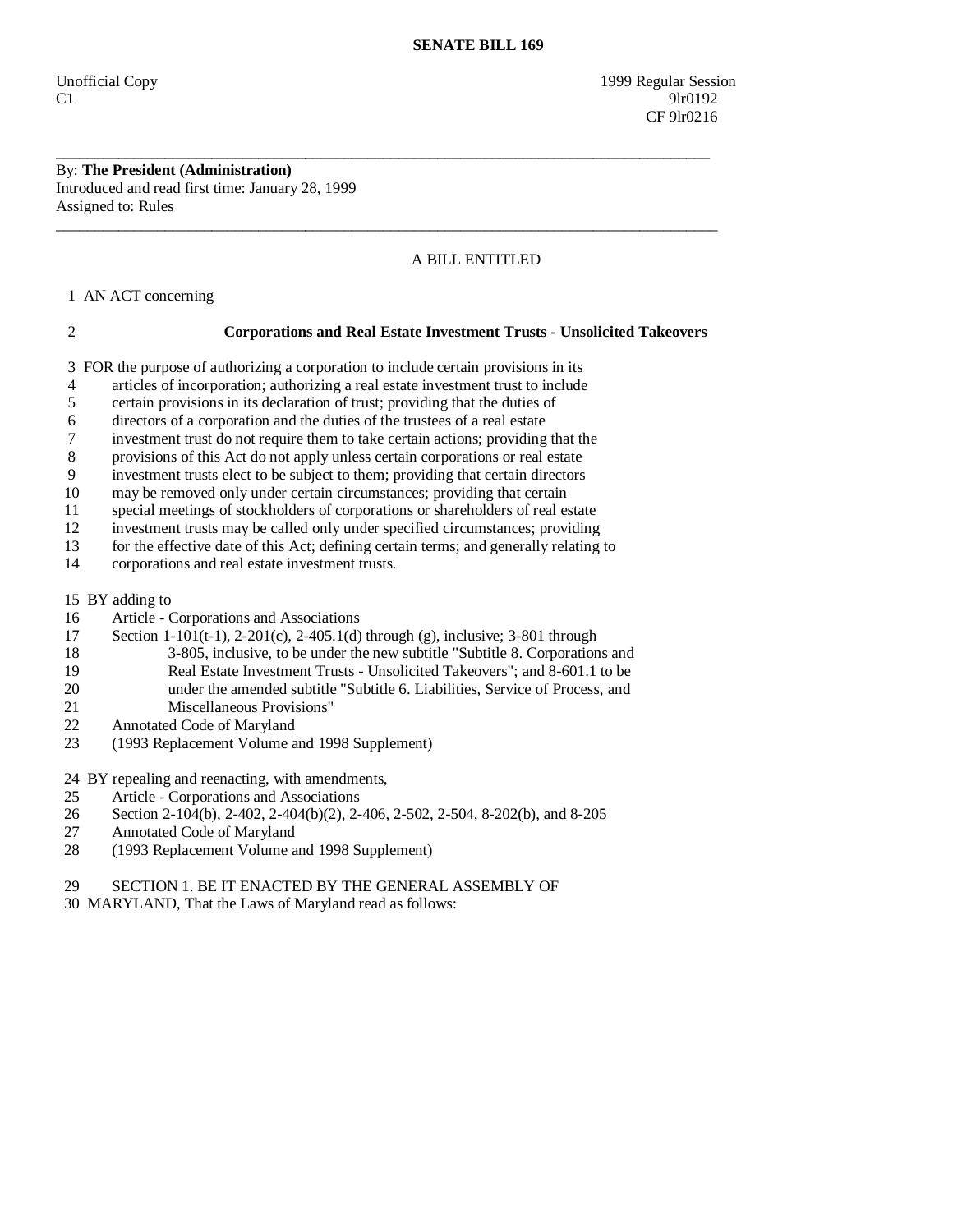| <b>Article - Corporations and Associations</b><br>1                                                                                                                                                                                                                                                                       |
|---------------------------------------------------------------------------------------------------------------------------------------------------------------------------------------------------------------------------------------------------------------------------------------------------------------------------|
| 2 1-101.                                                                                                                                                                                                                                                                                                                  |
| "STOCKHOLDER RIGHTS PLAN" MEANS AN AGREEMENT OR OTHER<br>3<br>$(T-1)$<br>4 INSTRUMENT UNDER WHICH A CORPORATION ISSUES RIGHTS TO ITS<br>5 STOCKHOLDERS THAT:                                                                                                                                                              |
| 6<br>MAY BE EXERCISED TO PURCHASE STOCK OR OTHER SECURITIES IF<br>(1)<br><b>7 A PERSON ATTEMPTS TO:</b>                                                                                                                                                                                                                   |
| 8<br>ACQUIRE A SPECIFIED PERCENTAGE OF THE OUTSTANDING<br>(I)<br>9 STOCK OR OTHER SECURITIES OF THE CORPORATION; OR                                                                                                                                                                                                       |
| 10<br>OTHERWISE ACQUIRE CONTROL, AS DEFINED IN § 3-801 OF<br>(II)<br>11 THIS ARTICLE, OF THE CORPORATION; AND                                                                                                                                                                                                             |
| 12<br>MAY BECOME VOID IF OWNED BY AN ACQUIRING PERSON, AS<br>(2)<br>13 DEFINED IN § 3-801 OF THIS ARTICLE.                                                                                                                                                                                                                |
| 14 2-104.                                                                                                                                                                                                                                                                                                                 |
| The articles of incorporation may include:<br>15<br>(b)                                                                                                                                                                                                                                                                   |
| 16<br>(1)<br>Any provision not inconsistent with law which defines, limits, or<br>17 regulates the powers of the corporation, its directors and stockholders, any class of its<br>18 stockholders, or the holders of any bonds, notes, or other securities which it may<br>19 issue;                                      |
| 20<br>Any restriction not inconsistent with law on the transferability of<br>(2)<br>21 stock of any class;                                                                                                                                                                                                                |
| Any provision authorized by this article to be included in the bylaws;<br>22<br>(3)                                                                                                                                                                                                                                       |
| Any provision which requires for any purpose the concurrence of a<br>23<br>(4)<br>24 greater proportion of the votes of all classes or of any class of stock than the<br>25 proportion required by this article for that purpose;                                                                                         |
| 26<br>A provision which requires for any purpose a lesser proportion of the<br>(5)<br>27 votes of all classes or of any class of stock than the proportion required by this article<br>28 for that purpose, but this proportion may not be less than a majority of all the votes<br>29 entitled to be cast on the matter; |
| 30<br>A provision which divides its directors into classes and specifies the<br>(6)<br>31 term of office of each class;                                                                                                                                                                                                   |
| 32<br>A provision for minority representation through cumulative voting in<br>(7)<br>33 the election of directors and the terms on which cumulative voting rights may be<br>34 exercised; [and]                                                                                                                           |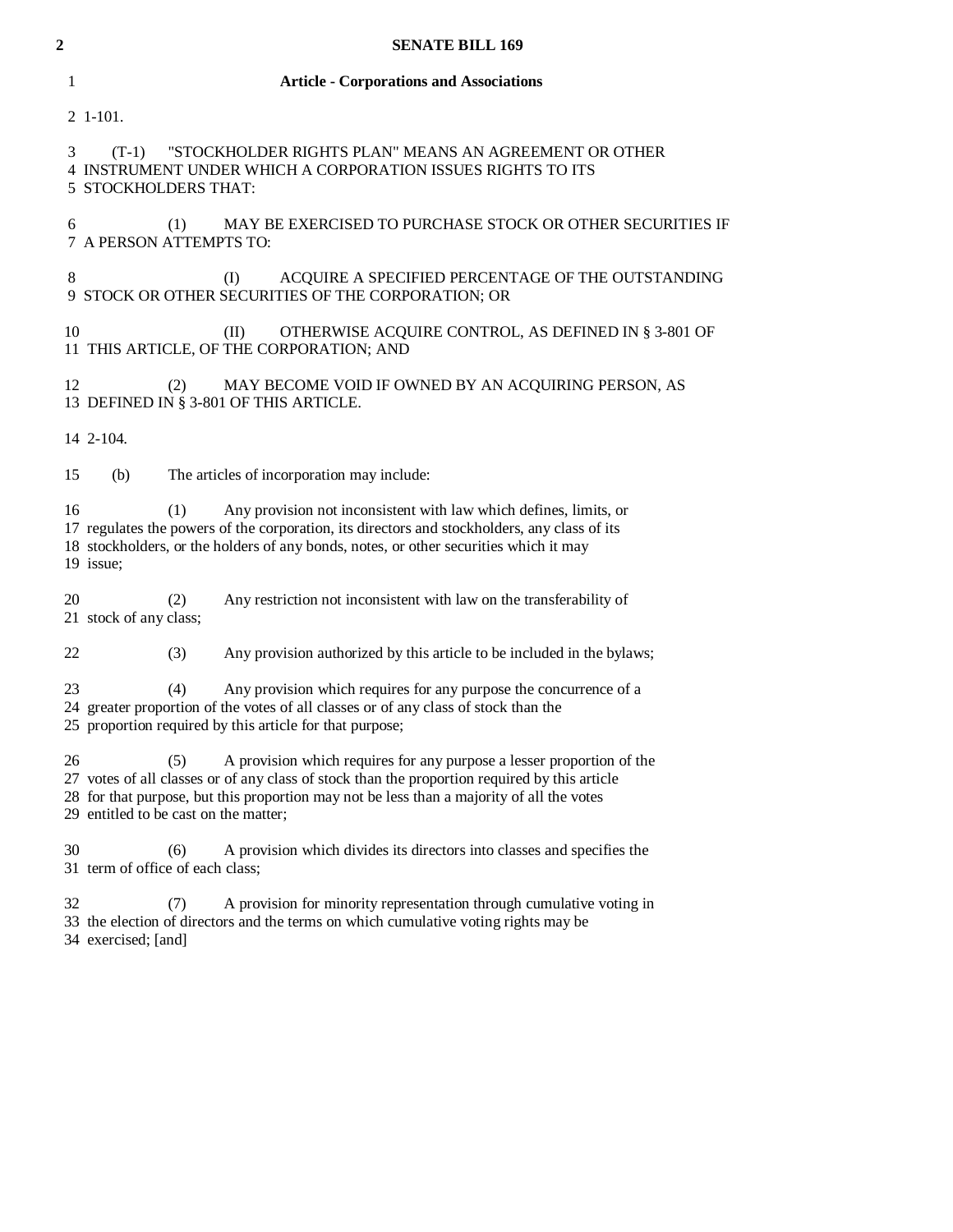| 3  | <b>SENATE BILL 169</b>                                                                                                                                                                                        |
|----|---------------------------------------------------------------------------------------------------------------------------------------------------------------------------------------------------------------|
| 1  | A provision which varies in accordance with $\S$ 2-405.2 of this title the<br>(8)<br>2 standards for liability of the directors and officers of a corporation for money<br>3 damages; AND                     |
| 4  | A PROVISION THAT ALLOWS THE BOARD OF DIRECTORS, IN<br>(9)<br>5 CONSIDERING A POTENTIAL ACQUISITION OF CONTROL OF A CORPORATION, TO<br>6 CONSIDER THE EFFECT OF THE POTENTIAL ACQUISITION OF CONTROL ON:       |
| 7  | STOCKHOLDERS, EMPLOYEES, SUPPLIERS, CUSTOMERS, AND<br>(I)<br>8 CREDITORS OF THE CORPORATION; AND                                                                                                              |
| 9  | COMMUNITIES IN WHICH OFFICES OR OTHER<br>(II)<br>10 ESTABLISHMENTS OF THE CORPORATION ARE LOCATED.                                                                                                            |
|    | 11 2-201.                                                                                                                                                                                                     |
| 12 | THE BOARD OF DIRECTORS OF A CORPORATION MAY, IN ITS SOLE<br>(C)<br>(1)<br>13 DISCRETION:                                                                                                                      |
| 14 | SET THE TERMS AND CONDITIONS OF RIGHTS, OPTIONS, OR<br>(I)<br>15 WARRANTS UNDER A STOCKHOLDER RIGHTS PLAN; AND                                                                                                |
| 16 | ISSUE RIGHTS, OPTIONS, OR WARRANTS TO DESIGNATED<br>(II)<br>17 PERSONS OR CLASSES OF PERSONS.                                                                                                                 |
| 18 | THE RIGHTS, OPTIONS, OR WARRANTS MAY, IN THE SOLE<br>(2)<br>19 DISCRETION OF THE BOARD OF DIRECTORS, INCLUDE ANY LIMITATION,<br>20 RESTRICTION, OR CONDITION THAT:                                            |
| 21 | PRECLUDES, LIMITS, INVALIDATES, OR VOIDS THE EXERCISE,<br>(I)<br>22 TRANSFER, OR RECEIPT OF THE RIGHTS, OPTIONS, OR WARRANTS BY DESIGNATED<br>23 PERSONS OR CLASSES OF PERSONS IN SPECIFIED CIRCUMSTANCES; OR |
| 24 | LIMITS FOR A PERIOD NOT TO EXCEED 180 DAYS THE POWER OF<br>(II)<br>25 A FUTURE DIRECTOR TO REDEEM, MODIFY, OR TERMINATE THE RIGHTS, OPTIONS, OR<br>26 WARRANTS.                                               |
|    | 27 2-402.                                                                                                                                                                                                     |
| 28 | Each corporation shall have at least three directors at all times, provided<br>(a)<br>29 that:                                                                                                                |
| 30 | If there is no stock outstanding the number of directors may be less<br>(1)<br>31 than three but not less than one; and                                                                                       |
| 32 | If there is stock outstanding and so long as there are less than three<br>(2)<br>33 stockholders, the number of directors may be less than three but not less than the<br>34 number of stockholders.          |

 35 (b) Subject to the provisions of subsection (a) of this section AND EXCEPT FOR 36 A CORPORATION THAT HAS ELECTED TO BE SUBJECT TO § 3-804(B) OF THIS ARTICLE,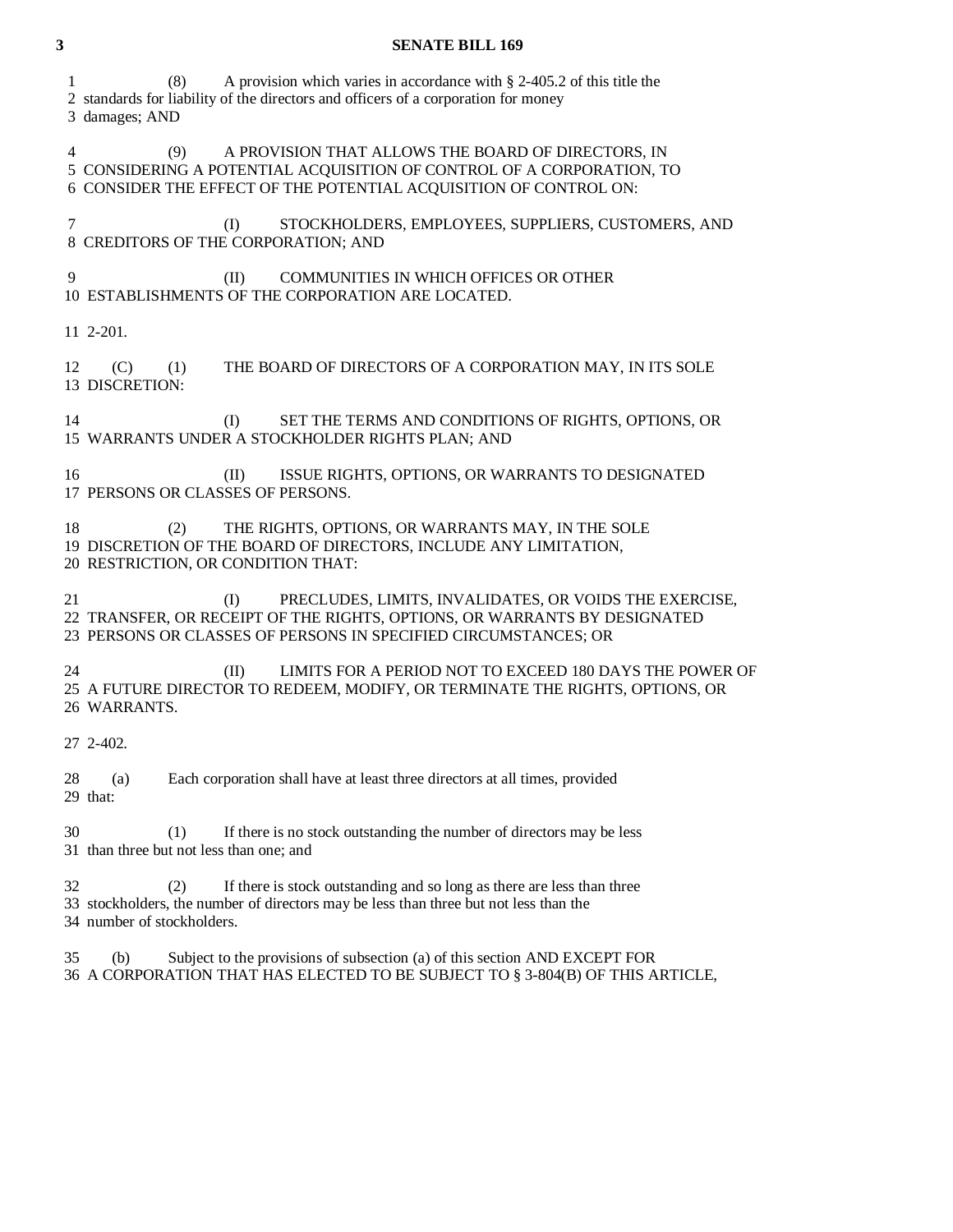1 a Maryland corporation shall have the number of directors provided in its charter 2 until changed by the bylaws.

 3 (c) Subject to the provisions of subsection (a) of this section AND EXCEPT FOR 4 A CORPORATION THAT HAS ELECTED TO BE SUBJECT TO § 3-804(B) OF THIS ARTICLE, 5 the bylaws may:

6 (1) Alter the number of directors set by the charter; and

 7 (2) Authorize a majority of the entire board of directors to alter within 8 specified limits the number of directors set by the charter or the bylaws, but the 9 action may not affect the tenure of office of any director.

10 2-404.

 11 (b) (2) [If] EXCEPT FOR A CORPORATION THAT HAS ELECTED TO BE 12 SUBJECT TO § 3-803 OF THIS ARTICLE, IF the directors are divided into classes, the 13 term of office may be provided in the bylaws, except that:

 14 (i) The term of office of a director may not be longer than five years 15 or, except in the case of an initial or substitute director, shorter than the period 16 between annual meetings; and

17 (ii) The term of office of at least one class shall expire each year.

18 2-405.1.

 19 (D) THE DUTY OF THE DIRECTORS OF A CORPORATION DOES NOT REQUIRE 20 THEM TO:

 21 (1) ACCEPT, RECOMMEND, OR RESPOND TO ANY PROPOSAL BY AN 22 ACQUIRING PERSON AS DEFINED IN § 3-801 OF THIS ARTICLE;

 23 (2) AUTHORIZE THE CORPORATION TO REDEEM ANY RIGHTS UNDER OR 24 MODIFY OR RENDER INAPPLICABLE, A STOCKHOLDER RIGHTS PLAN;

 25 (3) ELECT TO BE SUBJECT TO OR REFRAIN FROM ELECTING TO BE 26 SUBJECT TO ANY OR ALL OF THE PROVISIONS OF TITLE 3, SUBTITLE 8 OF THIS 27 ARTICLE;

28 (4) MAKE A DETERMINATION UNDER THE PROVISIONS OF TITLE 3, 29 SUBTITLE 6 OR SUBTITLE 7 OF THIS ARTICLE; OR

30 (5) ACT OR FAIL TO ACT SOLELY BECAUSE OF:

 31 (I) THE EFFECT THE ACT OR FAILURE TO ACT MAY HAVE ON AN 32 ACQUISITION OR POTENTIAL ACQUISITION OF CONTROL OF THE CORPORATION; OR

 33 (II) THE AMOUNT OR TYPE OF ANY CONSIDERATION THAT MAY BE 34 OFFERED OR PAID TO STOCKHOLDERS IN AN ACQUISITION.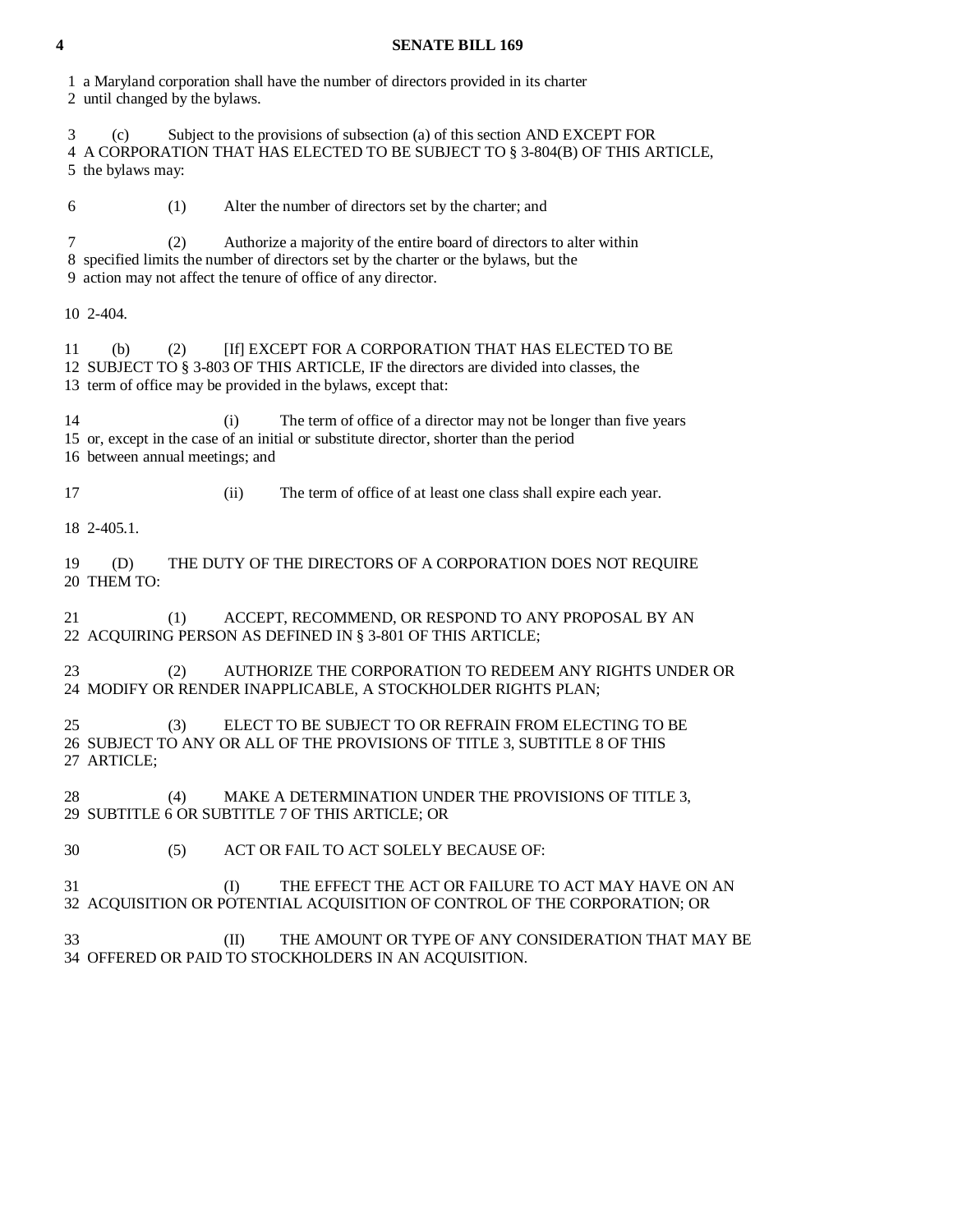## 1 (E) AN ACT OF THE DIRECTORS OF A CORPORATION IS PRESUMED TO SATISFY 2 THE STANDARDS OF SUBSECTION (A) OF THIS SECTION.

 3 (F) AN ACT OF A DIRECTOR RELATING TO OR AFFECTING AN ACQUISITION OR 4 A POTENTIAL ACQUISITION OF CONTROL OF A CORPORATION MAY NOT BE SUBJECT 5 TO A HIGHER DUTY OR GREATER SCRUTINY THAN IS APPLIED TO ANY OTHER ACT OF 6 A DIRECTOR.

 7 (G) NOTHING IN THIS SECTION CREATES A DUTY OF ANY DIRECTOR OF A 8 CORPORATION ENFORCEABLE OTHERWISE THAN BY THE CORPORATION OR IN THE 9 RIGHT OF THE CORPORATION.

10 2-406.

 11 (a) [Except as provided in subsection (b) of this section and unless the charter 12 of the corporation provides otherwise, the] THE stockholders of a corporation may 13 remove any director, with or without cause, by the affirmative vote of a majority of all 14 the votes entitled to be cast for the election of directors, EXCEPT:

15 (1) AS PROVIDED IN SUBSECTION (B) OF THIS SECTION;

16 (2) AS OTHERWISE PROVIDED IN THE CHARTER OF THE CORPORATION;

17 OR

18 (3) FOR A CORPORATION THAT HAS ELECTED TO BE SUBJECT TO § 19 3-804(A) OF THIS ARTICLE.

20 (b) Unless the charter of the corporation provides otherwise:

21 (1) If the stockholders of any class or series are entitled separately to

22 elect one or more directors, a director elected by a class or series may not be removed

 23 without cause except by the affirmative vote of a majority of all the votes of that class 24 or series;

25 (2) If a corporation has cumulative voting for the election of directors and

26 less than the entire board is to be removed, a director may not be removed without

27 cause if the votes cast against his removal would be sufficient to elect him if then

 28 cumulatively voted at an election of the entire board of directors, or, if there is more 29 than one class of directors, at an election of the class of directors of which he is a

30 member; and

 31 (3) If the directors have been divided into classes, a director may not be 32 removed without cause.

33 2-502.

34 (a) A special meeting of the stockholders of a corporation may be called by:

- 35 (1) The president;
- 36 (2) The board of directors; or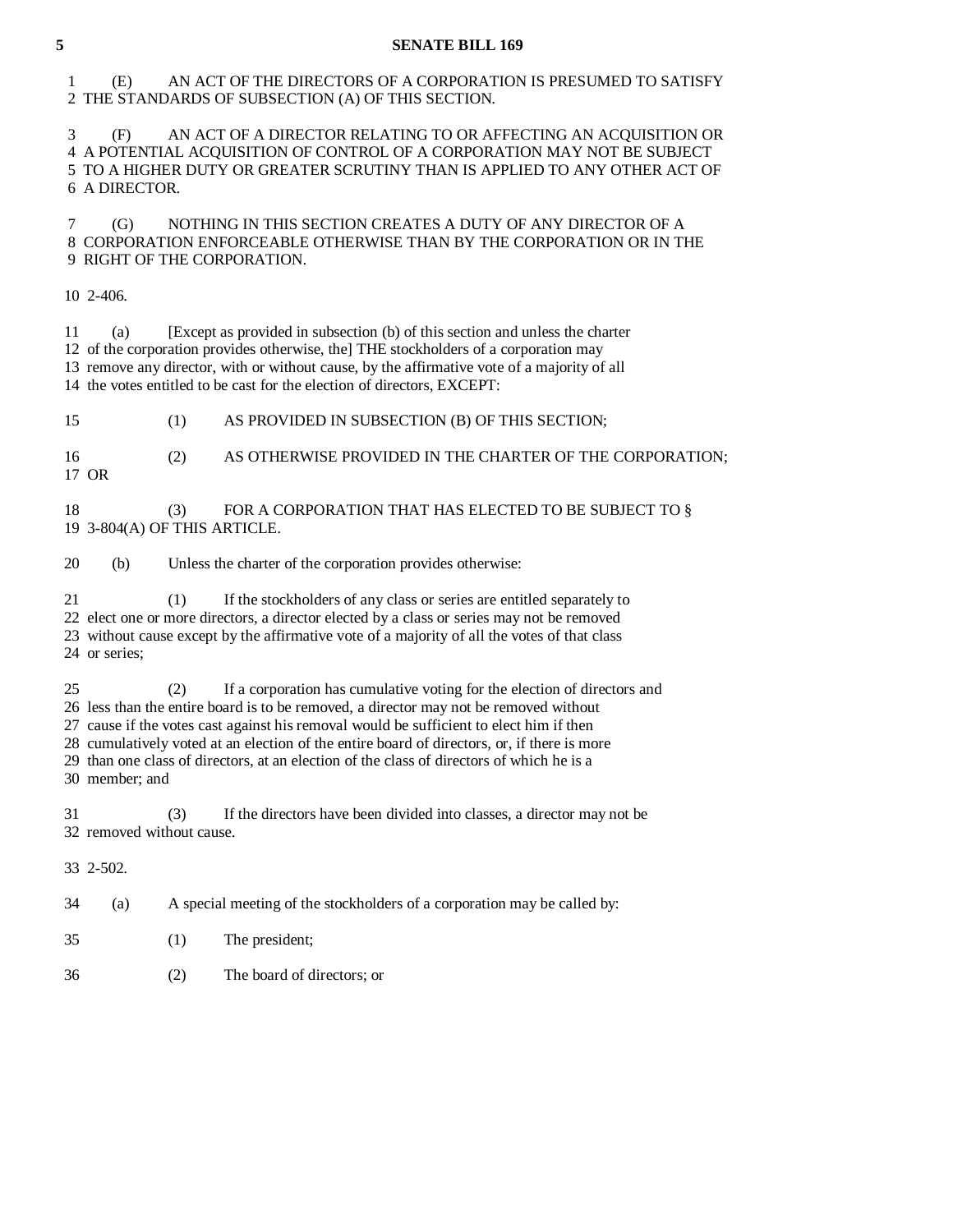1 (3) Any other person specified in the charter or the bylaws. 2 (b) (1) Except as provided in subsections (c) and (d) of this section, AND 3 EXCEPT FOR A CORPORATION THAT HAS ELECTED TO BE SUBJECT TO § 3-805 OF THIS 4 ARTICLE, the secretary of a corporation shall call a special meeting of the stockholders 5 on the written request of stockholders entitled to cast at least 25 percent of all the 6 votes entitled to be cast at the meeting. 7 (2) A request for a special meeting shall state the purpose of the meeting 8 and the matters proposed to be acted on at it. 9 (3) The secretary shall: 10 (i) Inform the stockholders who make the request of the reasonably 11 estimated cost of preparing and mailing a notice of the meeting; and 12 (ii) On payment of these costs to the corporation, notify each 13 stockholder entitled to notice of the meeting. 14 (c) Unless requested by stockholders entitled to cast a majority of all the votes 15 entitled to be cast at the meeting, a special meeting need not be called to consider any 16 matter which is substantially the same as a matter voted on at any special meeting of 17 the stockholders held during the preceding 12 months. 18 (d) (1) Subject to paragraph (2) of this subsection, a corporation may include 19 in its charter or bylaws a provision that requires the written request of stockholders 20 entitled to cast a greater or lesser percentage of all votes entitled to be cast at the 21 meeting than that required by subsection  $(b)(1)$  of this section in order to call a special 22 meeting of the stockholders.

 23 (2) The percentage provided for in the charter or bylaws may not be 24 greater than a majority of all the votes entitled to be cast at the meeting.

 25 (E) THE BOARD OF DIRECTORS HAS THE SOLE POWER TO FIX THE RECORD 26 DATE FOR DETERMINING STOCKHOLDERS ENTITLED TO REQUEST A SPECIAL 27 MEETING OF THE STOCKHOLDERS AND THE RECORD DATE FOR DETERMINING 28 STOCKHOLDERS ENTITLED TO NOTICE OF AND TO VOTE AT THE MEETING AND TO 29 SET THE DATE, TIME, AND PLACE OF THE MEETING.

30 2-504.

 31 (a) Not less than ten nor more than 90 days before each stockholders' meeting, 32 the secretary of the corporation shall give written notice of the meeting to:

- 33 (1) Each stockholder entitled to vote at the meeting; and
- 34 (2) Each other stockholder entitled to notice of the meeting.
- 35 (b) The notice shall state:
- 36 (1) The time and place of the meeting; and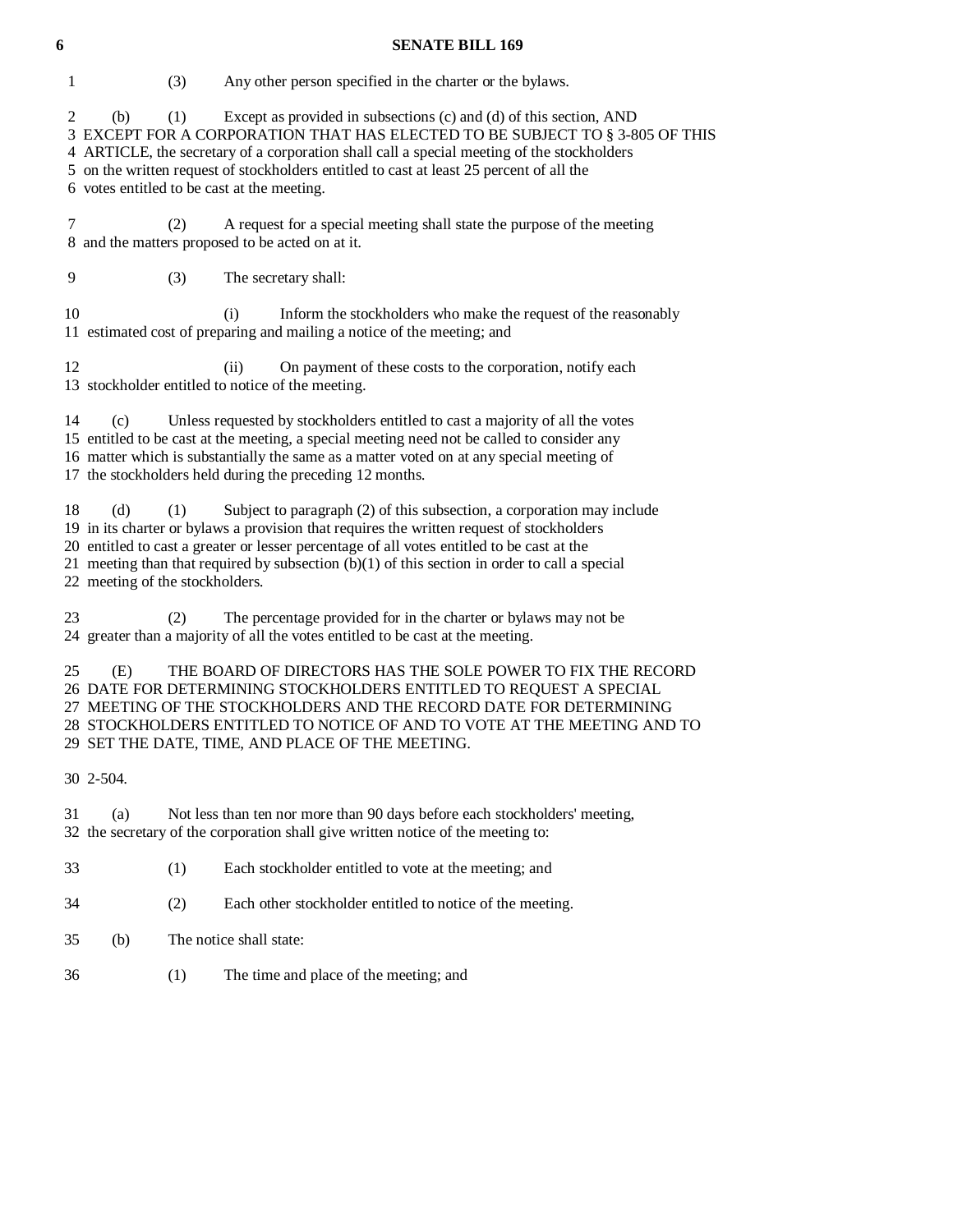| 7        |                                                          |     |      | <b>SENATE BILL 169</b>                                                                                                                                                                                                                                                                                                              |
|----------|----------------------------------------------------------|-----|------|-------------------------------------------------------------------------------------------------------------------------------------------------------------------------------------------------------------------------------------------------------------------------------------------------------------------------------------|
| 1        |                                                          | (2) |      | The purpose of the meeting, if:                                                                                                                                                                                                                                                                                                     |
| 2        |                                                          |     | (i)  | The meeting is a special meeting; or                                                                                                                                                                                                                                                                                                |
| 3        | 4 article.                                               |     | (ii) | Notice of the purpose is required by any other provision of this                                                                                                                                                                                                                                                                    |
| 5        | (c)                                                      |     |      | For purposes of this section, notice is given to a stockholder when it is:                                                                                                                                                                                                                                                          |
| 6        |                                                          | (1) |      | Personally delivered to him;                                                                                                                                                                                                                                                                                                        |
| 7        |                                                          | (2) |      | Left at his residence or usual place of business; or                                                                                                                                                                                                                                                                                |
| 8        | 9 corporation.                                           | (3) |      | Mailed to him at his address as it appears on the records of the                                                                                                                                                                                                                                                                    |
| 10       | (d)<br>12 is entitled to the notice waives notice if he: |     |      | Whenever this article or the charter or bylaws of a corporation require<br>11 notice of the time, place, or purpose of a meeting of the stockholders, each person who                                                                                                                                                               |
| 13       |                                                          | (1) |      | Before or after the meeting signs a waiver of the notice which is filed<br>14 with the records of stockholders meetings; or                                                                                                                                                                                                         |
| 15       |                                                          | (2) |      | Is present at the meeting in person or by proxy.                                                                                                                                                                                                                                                                                    |
| 16       | (E)                                                      |     |      | THE CHARTER OR BYLAWS MAY REQUIRE ANY STOCKHOLDER PROPOSING<br>17 A NOMINEE FOR ELECTION AS A DIRECTOR OR ANY OTHER MATTER FOR<br>18 CONSIDERATION AT A MEETING OF THE STOCKHOLDERS TO PROVIDE ADVANCE<br>19 NOTICE OF THE NOMINATION OR PROPOSAL TO THE CORPORATION OF NOT MORE<br>20 THAN 90 DAYS BEFORE THE DATE OF THE MEETING. |
| 21<br>22 |                                                          |     |      | SUBTITLE 8. CORPORATIONS AND REAL ESTATE INVESTMENT TRUSTS -<br>UNSOLICITED TAKEOVERS.                                                                                                                                                                                                                                              |
|          | 23 3-801.                                                |     |      |                                                                                                                                                                                                                                                                                                                                     |
| 24       | (A)<br>25 INDICATED.                                     |     |      | IN THIS SUBTITLE THE FOLLOWING WORDS HAVE THE MEANINGS                                                                                                                                                                                                                                                                              |
| 26       | (B)<br>27 CONTROL OF A CORPORATION.                      |     |      | "ACQUIRING PERSON" MEANS A PERSON WHO IS SEEKING TO ACQUIRE                                                                                                                                                                                                                                                                         |
| 28       | (C)                                                      |     |      | "ACT" INCLUDES AN OMISSION OR FAILURE TO ACT.                                                                                                                                                                                                                                                                                       |
| 29       | (D)                                                      |     |      | "AFFILIATE" MEANS A PERSON THAT DIRECTLY, OR INDIRECTLY THROUGH<br>30 ONE OR MORE INTERMEDIARIES, CONTROLS, IS CONTROLLED BY, OR IS UNDER<br>31 COMMON CONTROL WITH, A SPECIFIED PERSON.                                                                                                                                            |

 32 (E) "ASSOCIATE", WHEN USED TO INDICATE A RELATIONSHIP WITH ANY 33 PERSON, MEANS: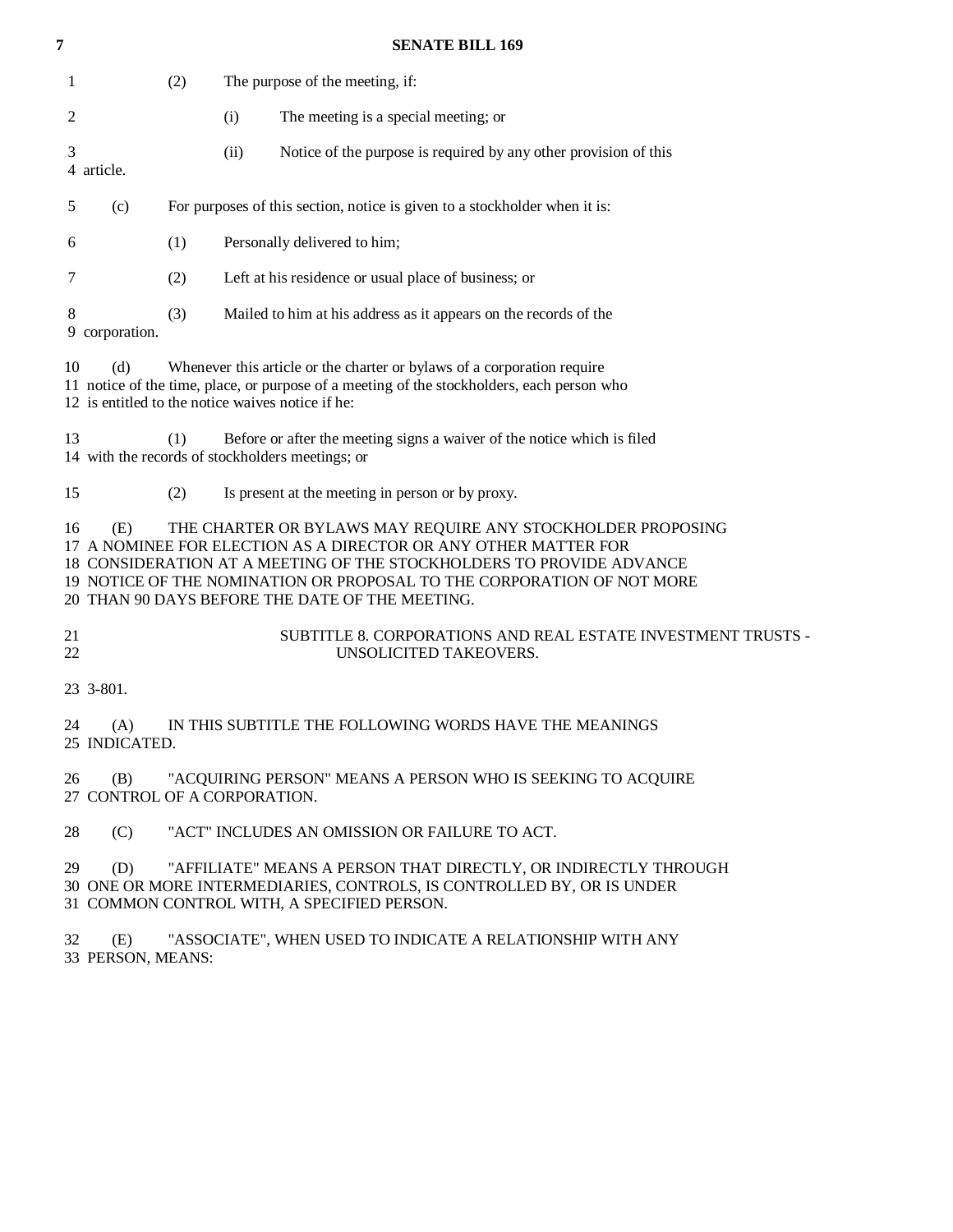1 (1) ANY CORPORATION OR ORGANIZATION (OTHER THAN THE 2 CORPORATION OR A SUBSIDIARY OF THE CORPORATION) OF WHICH SUCH PERSON IS 3 AN OFFICER, DIRECTOR, OR PARTNER OR IS, DIRECTLY OR INDIRECTLY, THE 4 BENEFICIAL OWNER OF 10 PERCENT OR MORE OF ANY CLASS OF EQUITY 5 SECURITIES; 6 (2) ANY TRUST OR OTHER ESTATE IN WHICH SUCH PERSON HAS A 7 SUBSTANTIAL BENEFICIAL INTEREST OR AS TO WHICH SUCH PERSON SERVES AS 8 TRUSTEE OR IN A SIMILAR FIDUCIARY CAPACITY; AND 9 (3) ANY RELATIVE OR SPOUSE OF SUCH PERSON, OR ANY RELATIVE OF 10 SUCH SPOUSE, WHO HAS THE SAME HOME AS SUCH PERSON OR WHO IS A DIRECTOR 11 OR OFFICER OF THE CORPORATION OR ANY OF ITS AFFILIATES. 12 (F) "BENEFICIAL OWNER", WHEN USED WITH RESPECT TO ANY STOCK, MEANS 13 A PERSON: 14 (1) THAT, INDIVIDUALLY OR WITH ANY OF ITS AFFILIATES OR 15 ASSOCIATES, BENEFICIALLY OWNS STOCK, DIRECTLY OR INDIRECTLY; OR 16 (2) THAT, INDIVIDUALLY OR WITH ANY OF ITS AFFILIATES OR 17 ASSOCIATES, HAS: 18 (I) THE RIGHT TO ACOUIRE STOCK (WHETHER SUCH RIGHT IS 19 EXERCISABLE IMMEDIATELY OR ONLY AFTER THE PASSAGE OF TIME), PURSUANT TO 20 ANY AGREEMENT, ARRANGEMENT, OR UNDERSTANDING OR UPON THE EXERCISE OF 21 CONVERSION RIGHTS, EXCHANGE RIGHTS, WARRANTS OR OPTIONS, OR OTHERWISE; 22 OR

23 (II) THE RIGHT TO VOTE STOCK PURSUANT TO ANY AGREEMENT, 24 ARRANGEMENT, OR UNDERSTANDING; OR

 25 (3) THAT HAS ANY AGREEMENT, ARRANGEMENT, OR UNDERSTANDING 26 FOR THE PURPOSE OF ACQUIRING, HOLDING, VOTING, OR DISPOSING OF STOCK WITH 27 ANY OTHER PERSON THAT BENEFICIALLY OWNS, OR WHOSE AFFILIATES OR 28 ASSOCIATES BENEFICIALLY OWN, DIRECTLY OR INDIRECTLY, SUCH SHARES OF 29 STOCK.

 30 (G) (1) "CHARTER" HAS THE MEANING STATED IN § 1-101(E) OF THIS 31 ARTICLE.

 32 (2) "CHARTER" INCLUDES THE DECLARATION OF TRUST OF A REAL 33 ESTATE INVESTMENT TRUST.

 34 (H) "CONTROL", INCLUDING THE TERMS "CONTROLLING", "CONTROLLED BY", 35 AND "UNDER COMMON CONTROL WITH", MEANS THE POSSESSION, DIRECTLY OR 36 INDIRECTLY, OF THE POWER TO DIRECT OR CAUSE THE DIRECTION OF THE 37 MANAGEMENT AND POLICIES OF A PERSON, WHETHER THROUGH THE OWNERSHIP 38 OF VOTING SECURITIES, BY CONTRACT, OR OTHERWISE, AND THE BENEFICIAL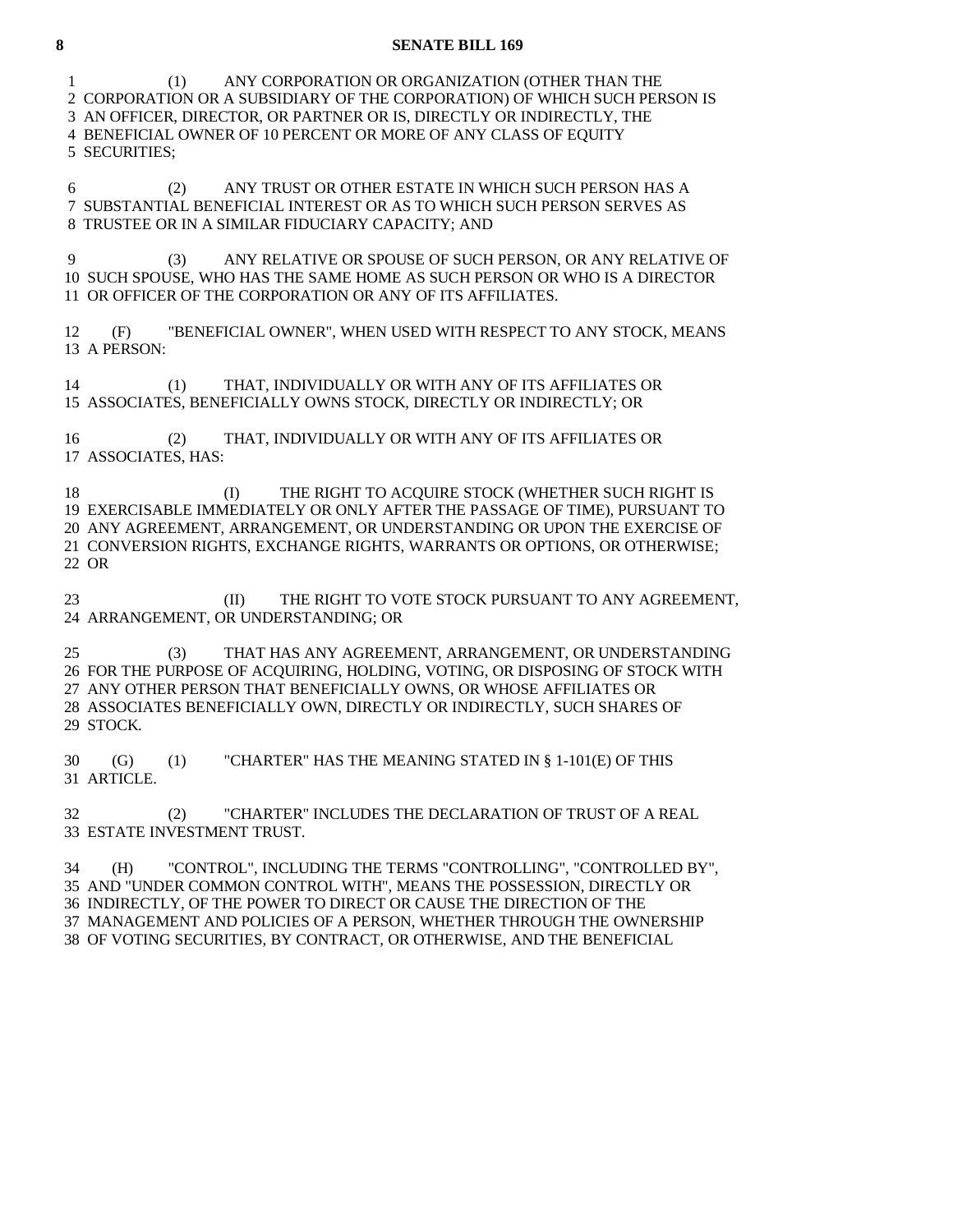1 OWNERSHIP OF 10 PERCENT OR MORE OF THE VOTES ENTITLED TO BE CAST BY A 2 CORPORATION'S STOCK CREATES A PRESUMPTION OF CONTROL.

 3 (I) "CORPORATION" INCLUDES A REAL ESTATE INVESTMENT TRUST AS 4 DEFINED IN TITLE 8 OF THIS ARTICLE.

 5 (J) "DIRECTOR" INCLUDES A TRUSTEE OF A REAL ESTATE INVESTMENT 6 TRUST.

7 (K) "EQUITY SECURITY" MEANS:

 8 (1) ANY STOCK OR SIMILAR SECURITY, CERTIFICATE OF INTEREST, OR 9 PARTICIPATION IN ANY PROFIT SHARING AGREEMENT, VOTING TRUST CERTIFICATE, 10 OR CERTIFICATE OF DEPOSIT FOR AN EQUITY SECURITY;

 11 (2) ANY SECURITY CONVERTIBLE, WITH OR WITHOUT CONSIDERATION, 12 INTO AN EQUITY SECURITY, OR ANY WARRANT OR OTHER SECURITY CARRYING ANY 13 RIGHT TO SUBSCRIBE TO OR PURCHASE AN EQUITY SECURITY; OR

 14 (3) ANY PUT, CALL, STRADDLE, OR OTHER OPTION OR PRIVILEGE OF 15 BUYING AN EQUITY SECURITY FROM OR SELLING AN EQUITY SECURITY TO ANOTHER 16 WITHOUT BEING BOUND TO DO SO.

 17 (L) "REAL ESTATE INVESTMENT TRUST" HAS THE MEANING STATED IN TITLE 18 8 OF THIS ARTICLE.

 19 (M) "STOCKHOLDER" INCLUDES A SHAREHOLDER OF A REAL ESTATE 20 INVESTMENT TRUST.

 21 (N) "SUBSIDIARY" MEANS ANY CORPORATION OF WHICH STOCK HAVING A 22 MAJORITY OF THE VOTES ENTITLED TO BE CAST IS OWNED, DIRECTLY OR 23 INDIRECTLY, BY THE CORPORATION.

24 3-802.

 25 (A) NOTWITHSTANDING ANY OTHER PROVISION IN THIS ARTICLE EXCEPT 26 SUBSECTION (B) OF THIS SECTION, THIS SUBTITLE APPLIES TO EACH CORPORATION 27 THAT:

 28 (1) HAS A CLASS OF EQUITY SECURITIES REGISTERED UNDER THE 29 FEDERAL SECURITIES EXCHANGE ACT OF 1934; AND

 30 (2) ELECTS TO BE SUBJECT TO ANY OR ALL PROVISIONS, IN WHOLE OR 31 IN PART, OF THIS SUBTITLE BY PROVISION IN:

- 32 (I) ITS CHARTER OR BYLAWS;
- 33 (II) A RESOLUTION OF ITS BOARD OF DIRECTORS; OR
- 34 (III) ARTICLES SUPPLEMENTARY FILED WITH THE DEPARTMENT.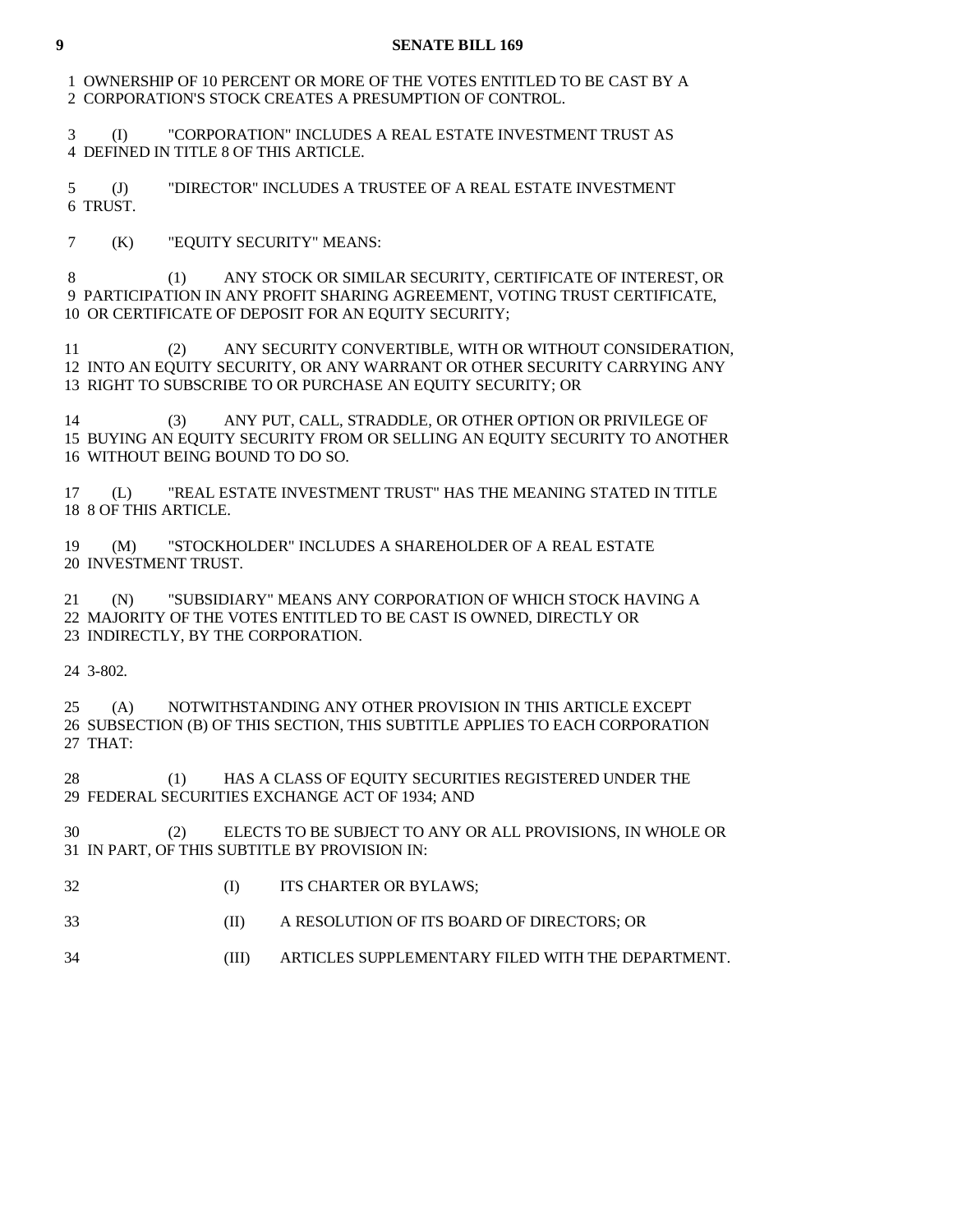| 10           |                                            |       | <b>SENATE BILL 169</b>                                                                                                                                                                                                                                                                                                                                        |
|--------------|--------------------------------------------|-------|---------------------------------------------------------------------------------------------------------------------------------------------------------------------------------------------------------------------------------------------------------------------------------------------------------------------------------------------------------------|
| $\mathbf{1}$ | (B)<br>(1)                                 |       | THIS SUBTITLE MAY APPLY ONLY TO A CORPORATION THAT HAS AT<br>2 LEAST THREE DIRECTORS EACH OF WHOM AT THE TIME OF ANY ACT:                                                                                                                                                                                                                                     |
| 3            |                                            | (I)   | IS NOT AN OFFICER OR EMPLOYEE OF THE CORPORATION;                                                                                                                                                                                                                                                                                                             |
| 4            |                                            | (II)  | IS NOT AN ACQUIRING PERSON;                                                                                                                                                                                                                                                                                                                                   |
| 5            | 6 ACQUIRING PERSON; AND                    | (III) | IS NOT A DIRECTOR, OFFICER, AFFILIATE, OR ASSOCIATE OF AN                                                                                                                                                                                                                                                                                                     |
| 7            | 8 ACQUIRING PERSON.                        | (IV)  | WAS NOT NOMINATED OR DESIGNATED AS A DIRECTOR BY AN                                                                                                                                                                                                                                                                                                           |
| 9            | (2)<br>10 SUBSECTION BECAUSE THE DIRECTOR: |       | A DIRECTOR DOES NOT FAIL TO SATISFY PARAGRAPH (1) OF THIS                                                                                                                                                                                                                                                                                                     |
| 11           |                                            | (I)   | OWNS SECURITIES ISSUED BY THE CORPORATION;                                                                                                                                                                                                                                                                                                                    |
| 12           |                                            | (II)  | IS ENTITLED TO COMPENSATION, RETIREMENT, SEVERANCE,<br>13 OR OTHER BENEFITS AS A DIRECTOR OF THE CORPORATION; OR                                                                                                                                                                                                                                              |
| 14           |                                            | (III) | MIGHT CONTINUE TO SERVE AS A DIRECTOR OF THE<br>15 CORPORATION OR OF AN ACQUIRING PERSON.                                                                                                                                                                                                                                                                     |
| 16           | (3)                                        |       | THIS SUBTITLE DOES NOT APPLY TO A CORPORATION TO THE<br>17 EXTENT THAT THE CORPORATION ELECTS NOT TO BE SUBJECT TO ANY PROVISION<br>18 OF THIS SUBTITLE TO WHICH IT HAS PREVIOUSLY ELECTED TO BE SUBJECT, IF THE<br>19 CORPORATION ELECTS NOT TO BE SUBJECT TO THE PROVISION IN THE SAME<br>20 MANNER IN WHICH IT ELECTED TO BECOME SUBJECT TO THE PROVISION. |
| 21           | (C)                                        |       | NOTHING IN THIS SUBTITLE MAY BE DEEMED TO PRESCRIBE, MODIFY, OR<br>22 CREATE ANY INFERENCE CONCERNING THE DUTIES OF DIRECTORS TO THE EXTENT<br>23 THAT THIS SUBTITLE IS IN WHOLE OR IN PART INAPPLICABLE, BECAUSE:                                                                                                                                            |
| 24           | (1)<br>25 PART OF THIS SUBTITLE; OR        |       | THE CORPORATION FAILS TO ELECT TO BE GOVERNED BY ALL OR                                                                                                                                                                                                                                                                                                       |
| 26           | (2)                                        |       | THIS SUBTITLE DOES NOT OTHERWISE APPLY.                                                                                                                                                                                                                                                                                                                       |
|              | 27 3-803.                                  |       |                                                                                                                                                                                                                                                                                                                                                               |
| 28           | (A)<br>(1)                                 |       | BEFORE THE FIRST ANNUAL MEETING OF STOCKHOLDERS AFTER A<br>29 CORPORATION BECOMES SUBJECT TO THIS SUBTITLE, THE BOARD OF DIRECTORS<br>30 SHALL DESIGNATE BY RESOLUTION, FROM AMONG ITS MEMBERS, DIRECTORS TO<br>31 SERVE AS CLASS I DIRECTORS, CLASS II DIRECTORS, AND CLASS III DIRECTORS.                                                                   |
| 32           | (2)<br>33 NUMBER OF DIRECTORS.             |       | TO THE EXTENT POSSIBLE, THE CLASSES SHALL HAVE THE SAME                                                                                                                                                                                                                                                                                                       |

 34 (B) THE TERM OF OFFICE OF THE CLASS I DIRECTORS SHALL CONTINUE 35 UNTIL THE FIRST ANNUAL MEETING OF STOCKHOLDERS AFTER THE DATE ON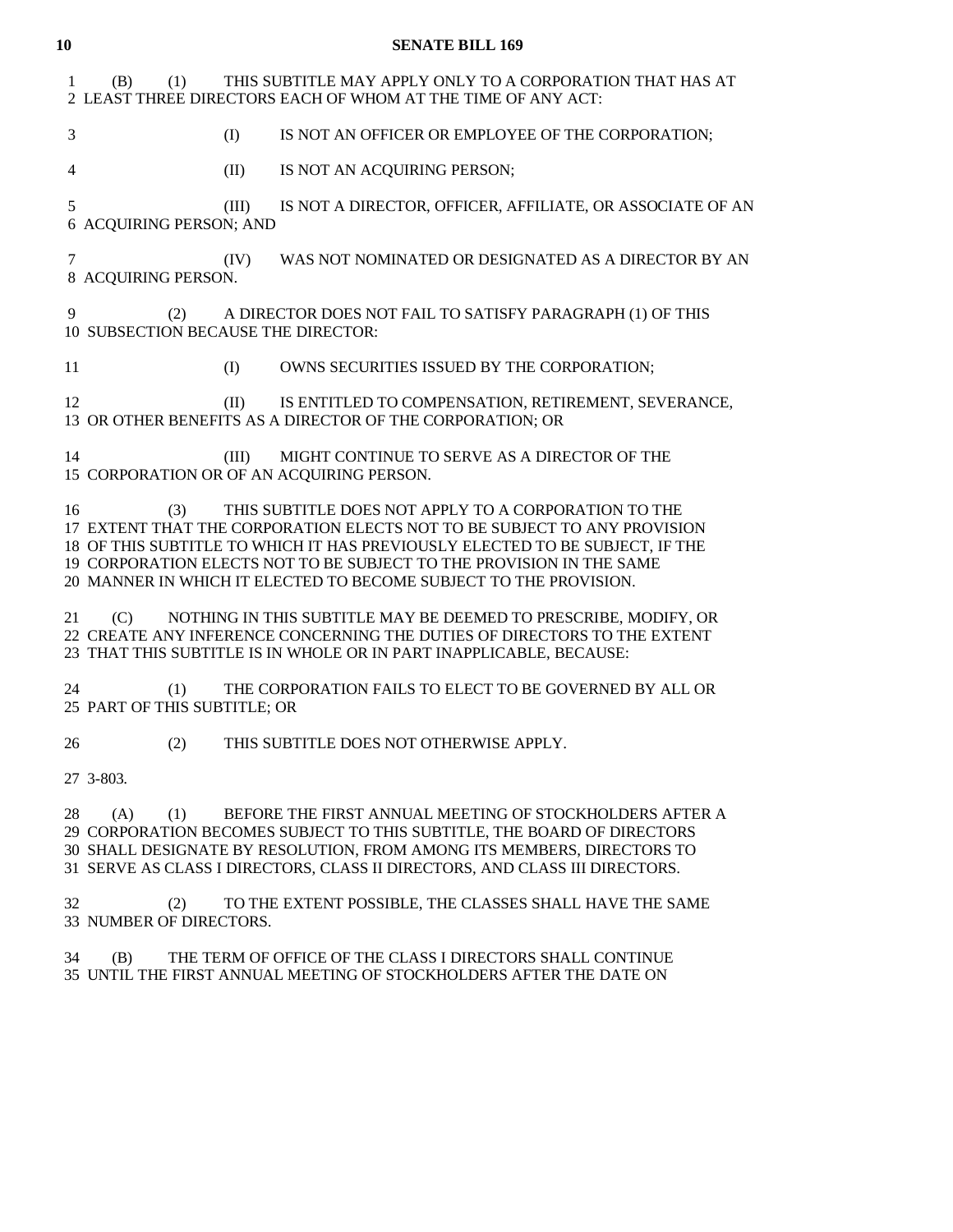1 WHICH THE CORPORATION BECOMES SUBJECT TO THIS SUBTITLE AND UNTIL THEIR 2 SUCCESSORS ARE ELECTED AND QUALIFY.

 3 (C) THE TERM OF OFFICE OF THE CLASS II DIRECTORS SHALL CONTINUE 4 UNTIL THE SECOND ANNUAL MEETING OF STOCKHOLDERS AFTER THE DATE ON 5 WHICH THE CORPORATION BECOMES SUBJECT TO THIS SUBTITLE AND UNTIL THEIR 6 SUCCESSORS ARE ELECTED AND QUALIFY.

 7 (D) THE TERM OF OFFICE OF THE CLASS III DIRECTORS SHALL CONTINUE 8 UNTIL THE THIRD ANNUAL MEETING OF STOCKHOLDERS FOLLOWING THE DATE ON 9 WHICH THE CORPORATION BECOMES SUBJECT TO THIS SUBTITLE AND UNTIL THEIR 10 SUCCESSORS ARE ELECTED AND QUALIFY.

 11 (E) AT EACH ANNUAL MEETING OF THE STOCKHOLDERS OF A CORPORATION, 12 THE SUCCESSORS TO THE CLASS OF DIRECTORS WHOSE TERM EXPIRES AT THAT 13 MEETING SHALL BE ELECTED TO HOLD OFFICE FOR A TERM CONTINUING UNTIL:

 14 (1) THE ANNUAL MEETING OF STOCKHOLDERS HELD IN THE THIRD 15 YEAR FOLLOWING THE YEAR OF THEIR ELECTION; AND

16 (2) THEIR SUCCESSORS ARE ELECTED AND QUALIFY.

 17 (F) THIS SUBTITLE DOES NOT LIMIT THE POWER OF A CORPORATION BY 18 PROVISION IN ITS CHARTER TO:

 19 (1) CONFER ON THE HOLDERS OF ANY CLASS OR SERIES OF 20 PREFERENCE OR PREFERRED STOCK THE RIGHT TO ELECT ONE OR MORE 21 DIRECTORS; AND

 22 (2) DESIGNATE THE TERMS AND VOTING POWERS OF THE DIRECTORS, 23 WHICH MAY VARY AMONG THE DIRECTORS.

24 3-804.

 25 (A) NOTWITHSTANDING ANY OTHER LESSER PROPORTION OF VOTES 26 REQUIRED BY A PROVISION IN THE CHARTER OR THE BYLAWS, BUT SUBJECT TO § 27 2-406(B) OF THIS ARTICLE THE STOCKHOLDERS OF A CORPORATION MAY REMOVE 28 ANY DIRECTOR BY THE AFFIRMATIVE VOTE OF AT LEAST TWO-THIRDS OF ALL THE 29 VOTES ENTITLED TO BE CAST BY THE STOCKHOLDERS.

 30 (B) SUBJECT TO § 2-402 OF THIS ARTICLE BUT NOTWITHSTANDING ANY 31 PROVISION IN THE CHARTER OR BYLAWS, THE NUMBER OF DIRECTORS OF A 32 CORPORATION SHALL BE FIXED ONLY BY VOTE OF THE BOARD OF DIRECTORS.

 33 (C) (1) NOTWITHSTANDING ANY PROVISION IN THE CHARTER OR BYLAWS, 34 THIS SUBSECTION APPLIES TO A VACANCY THAT RESULTS FROM:

35 (I) AN INCREASE IN THE SIZE OF THE BOARD OF DIRECTORS; OR

- 
- 36 (II) THE DEATH, RESIGNATION, OR REMOVAL OF A DIRECTOR.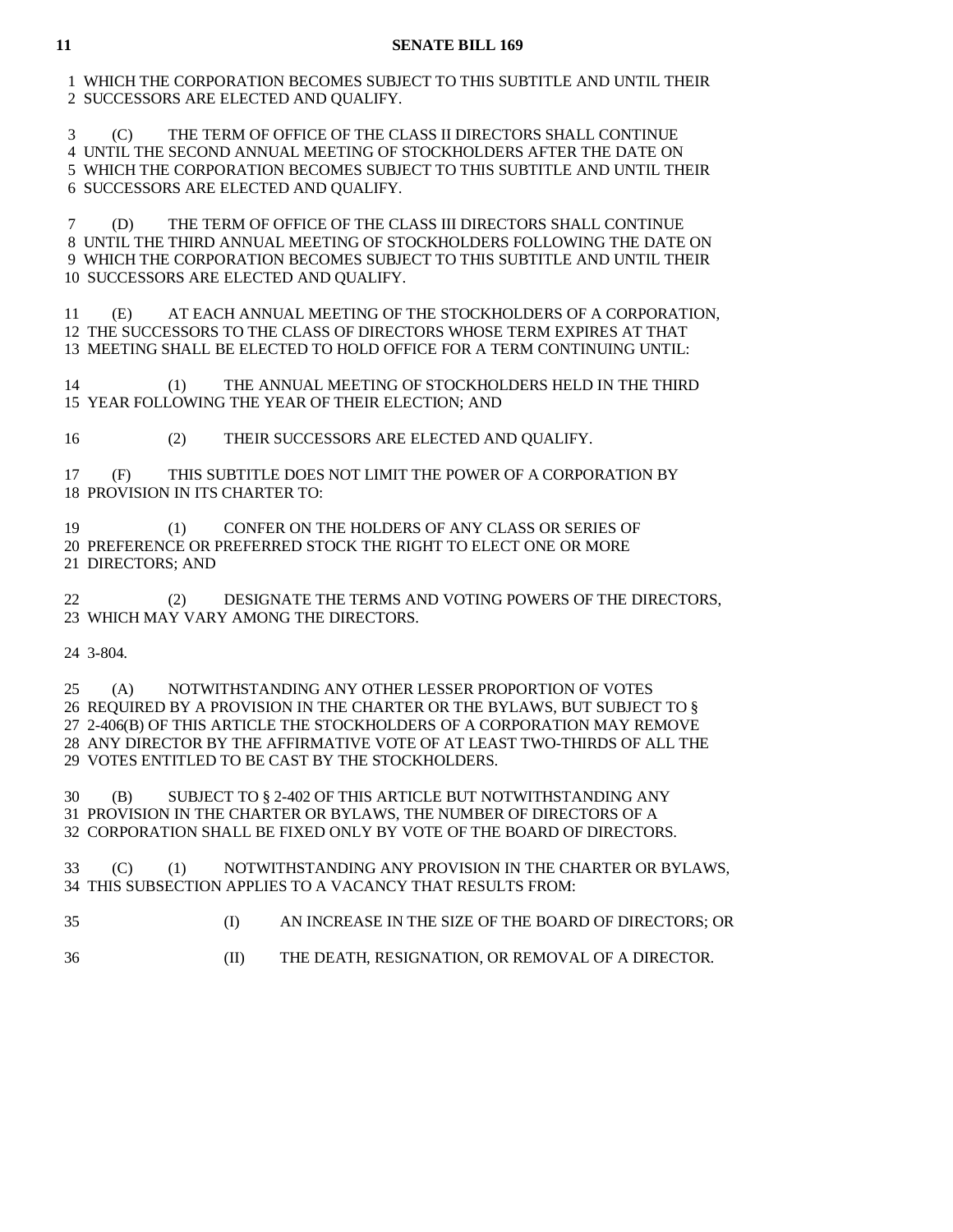| 1              | EACH VACANCY ON THE BOARD OF DIRECTORS OF A CORPORATION<br>(2)<br>2 MAY BE FILLED ONLY BY THE AFFIRMATIVE VOTE OF A MAJORITY OF THE<br>3 REMAINING DIRECTORS IN OFFICE, EVEN IF THE REMAINING DIRECTORS DO NOT<br>4 CONSTITUTE A QUORUM. |                                                |       |                                                                                                                                                                                                                                             |  |  |  |
|----------------|------------------------------------------------------------------------------------------------------------------------------------------------------------------------------------------------------------------------------------------|------------------------------------------------|-------|---------------------------------------------------------------------------------------------------------------------------------------------------------------------------------------------------------------------------------------------|--|--|--|
| 5              |                                                                                                                                                                                                                                          | (3)                                            |       | ANY DIRECTOR ELECTED TO FILL A VACANCY SHALL HOLD OFFICE:                                                                                                                                                                                   |  |  |  |
| 6              |                                                                                                                                                                                                                                          |                                                | (I)   | FOR THE REMAINDER OF THE FULL TERM OF THE CLASS OF<br>7 DIRECTORS IN WHICH THE VACANCY OCCURRED; AND                                                                                                                                        |  |  |  |
| 8              |                                                                                                                                                                                                                                          |                                                | (II)  | UNTIL A SUCCESSOR IS ELECTED AND QUALIFIES.                                                                                                                                                                                                 |  |  |  |
| 9 3-805.       |                                                                                                                                                                                                                                          |                                                |       |                                                                                                                                                                                                                                             |  |  |  |
| 10<br>12 ONLY: |                                                                                                                                                                                                                                          |                                                |       | NOTWITHSTANDING ANY PROVISION IN THE CHARTER OR BYLAWS, THE<br>11 SECRETARY OF A CORPORATION MAY CALL A SPECIAL MEETING OF STOCKHOLDERS                                                                                                     |  |  |  |
| 13             | 15 MEETING; AND                                                                                                                                                                                                                          | (1)                                            |       | ON THE WRITTEN REQUEST OF THE STOCKHOLDERS ENTITLED TO<br>14 CAST AT LEAST A MAJORITY OF ALL THE VOTES ENTITLED TO BE CAST AT THE                                                                                                           |  |  |  |
| 16             |                                                                                                                                                                                                                                          | (2)<br>17 OF THIS ARTICLE.                     |       | IN ACCORDANCE WITH THE PROCEDURES SET FORTH UNDER § 2-502                                                                                                                                                                                   |  |  |  |
| 18 8-202.      |                                                                                                                                                                                                                                          |                                                |       |                                                                                                                                                                                                                                             |  |  |  |
| 19             | (b)                                                                                                                                                                                                                                      | (1)                                            |       | The declaration of trust shall:                                                                                                                                                                                                             |  |  |  |
| 20             |                                                                                                                                                                                                                                          | [(1)]                                          | (I)   | Indicate clearly that the trust is a real estate investment trust;                                                                                                                                                                          |  |  |  |
| 21             |                                                                                                                                                                                                                                          | [(2)]                                          | (II)  | State the name of the trust;                                                                                                                                                                                                                |  |  |  |
| 22             |                                                                                                                                                                                                                                          | [(3)]                                          | (III) | State the total number of shares which the real estate<br>23 investment trust has authority to issue;                                                                                                                                       |  |  |  |
| 24             |                                                                                                                                                                                                                                          | $\lceil(4)\rceil$                              | (IV)  | Provide for an annual meeting of shareholders after the<br>25 delivery of the annual report, at a convenient location and on proper notice;                                                                                                 |  |  |  |
| 26             |                                                                                                                                                                                                                                          | [(5)]<br>27 an annual meeting of shareholders; | (V)   | Provide for the election of trustees at least every third year at                                                                                                                                                                           |  |  |  |
| 28             | 31 declaration of trust;                                                                                                                                                                                                                 | $\lceil (6) \rceil$                            | (VI)  | State the number of trustees and the names of those persons<br>29 who will serve as trustees until the first meeting of shareholders and until their<br>30 successors are elected and qualify or such later time as may be specified in the |  |  |  |
| 32             |                                                                                                                                                                                                                                          | [(7)]                                          | (VII) | State the name and address of a resident agent of the real<br>33 estate investment trust in the State; and                                                                                                                                  |  |  |  |